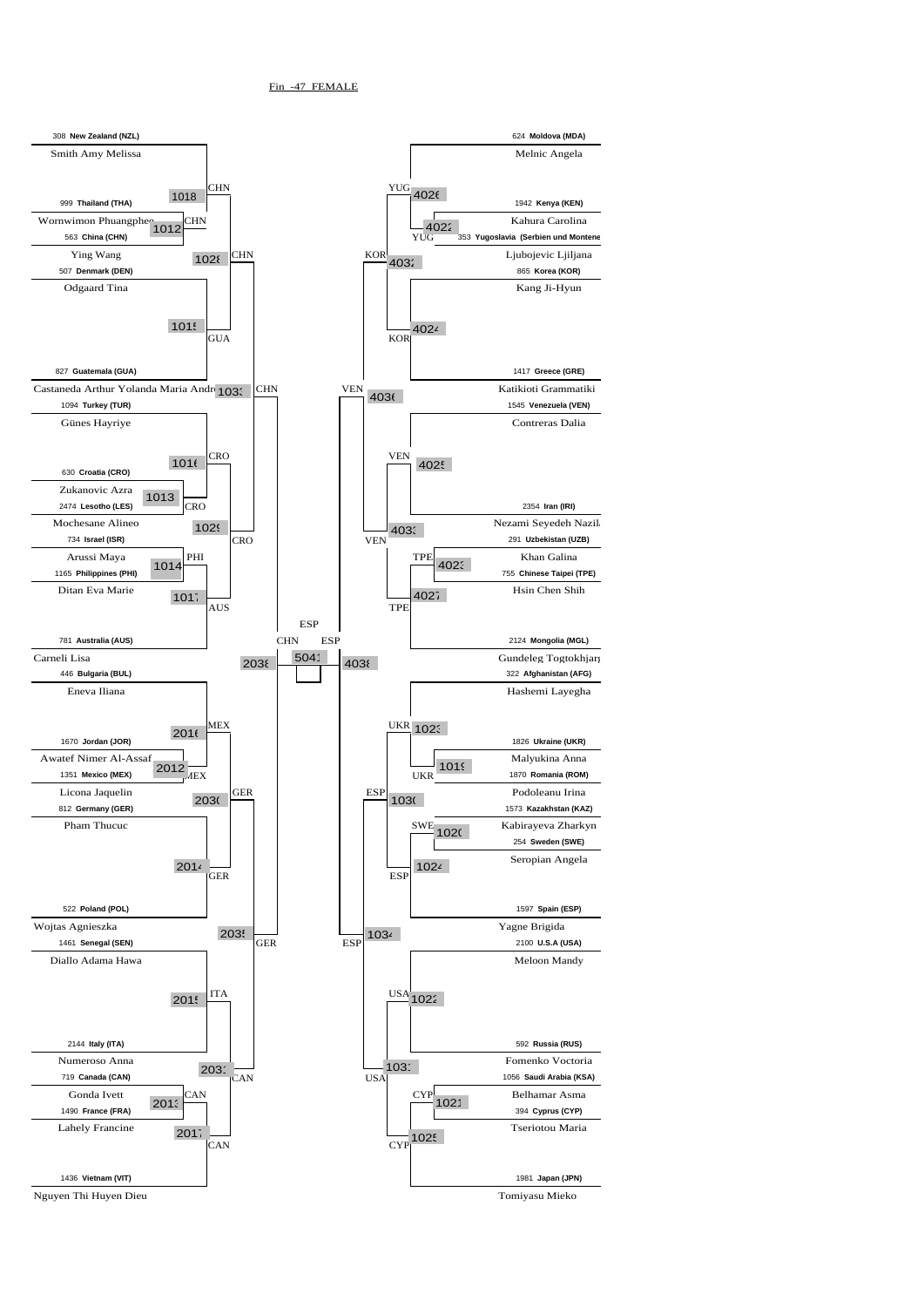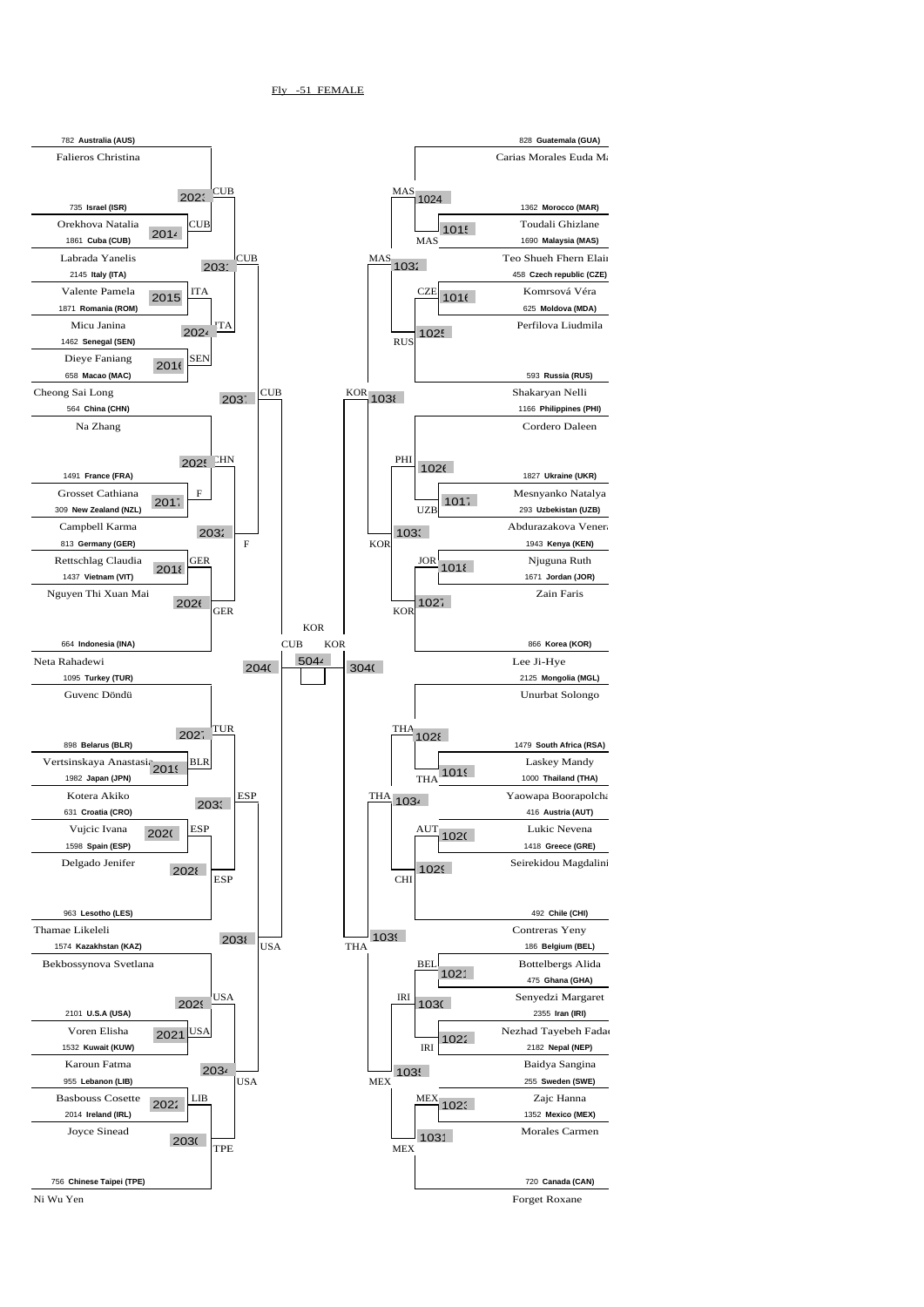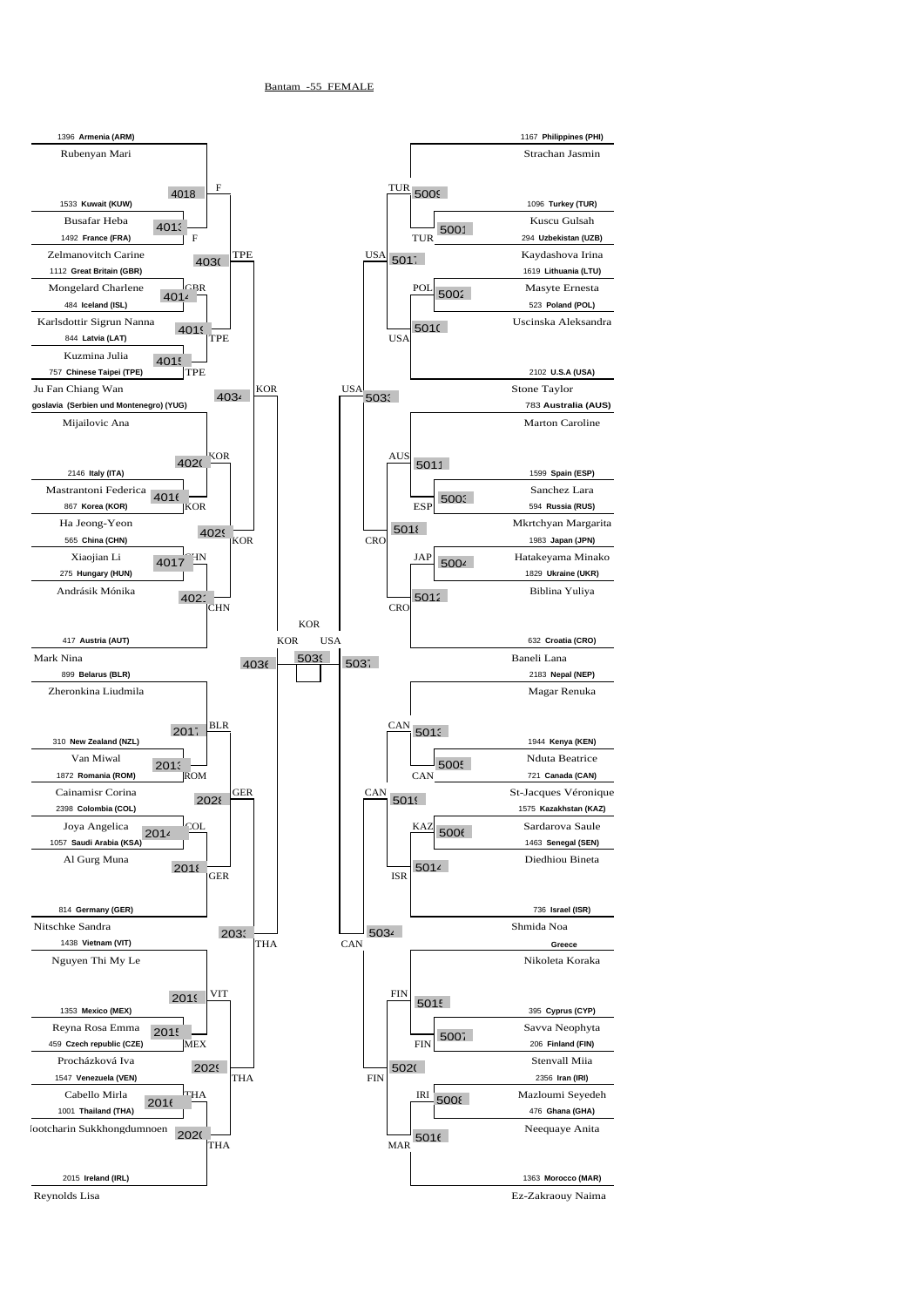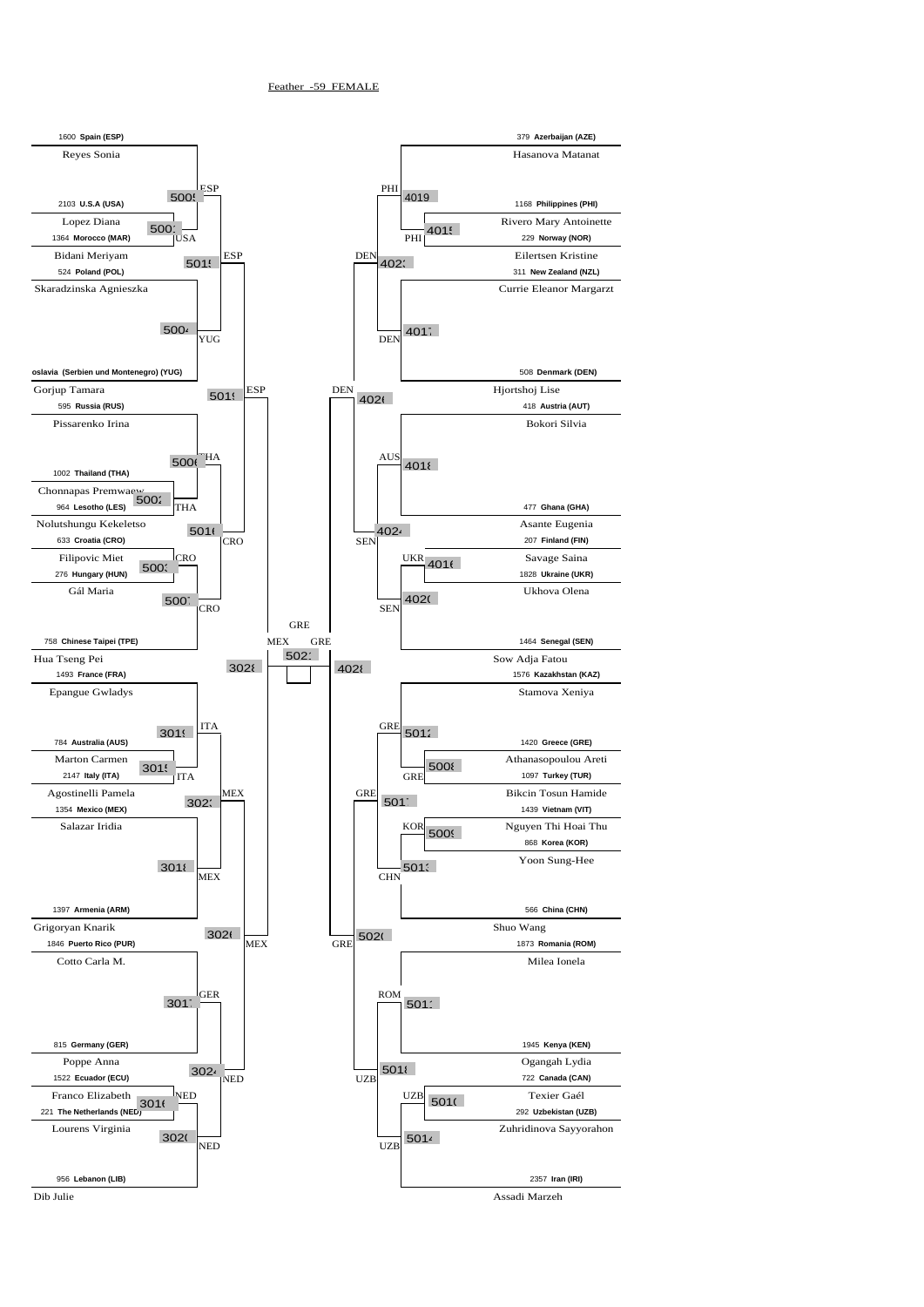![](_page_4_Figure_1.jpeg)

Light -63 FEMALE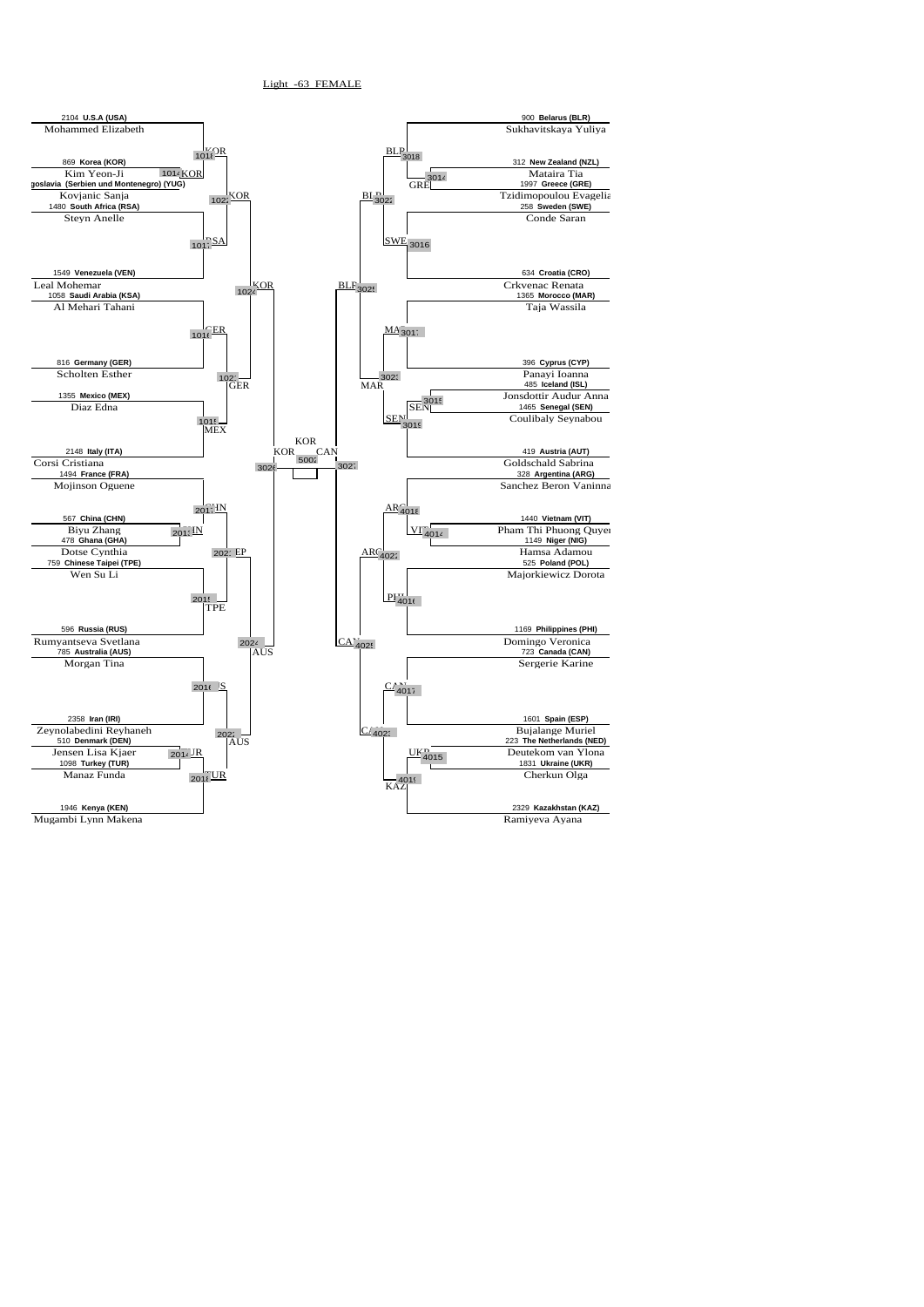![](_page_5_Figure_1.jpeg)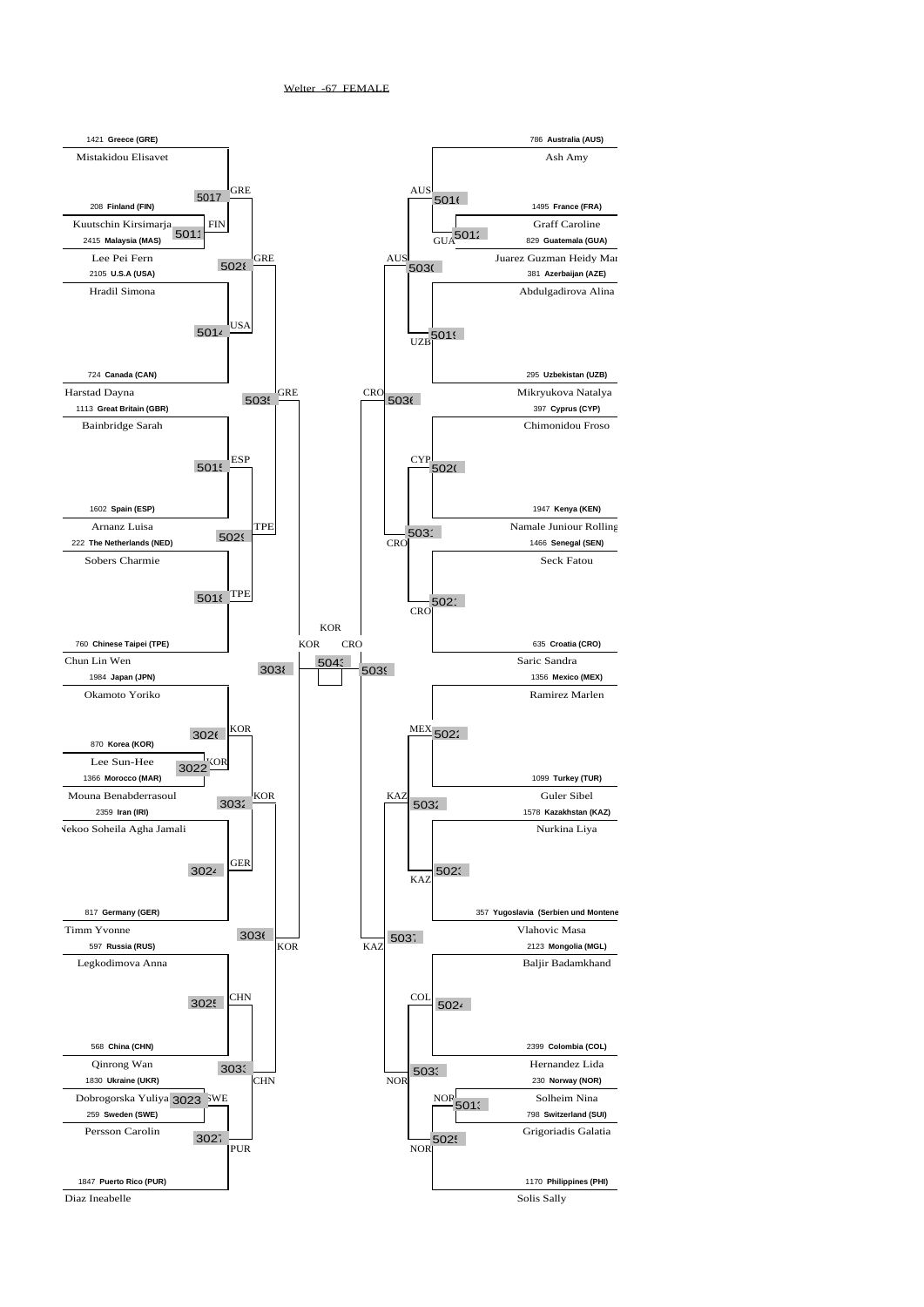![](_page_6_Figure_1.jpeg)

Middle -72 FEMALE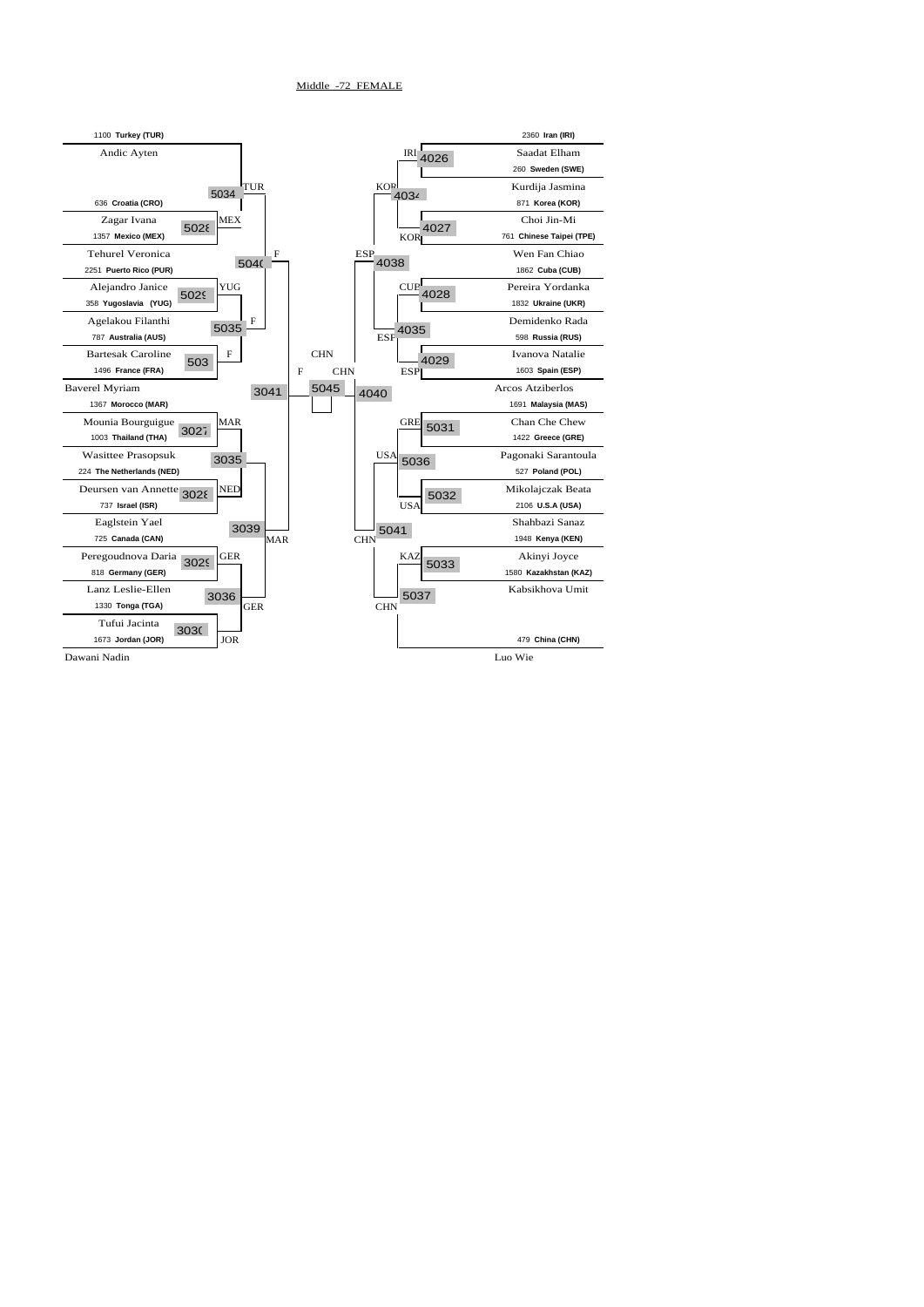![](_page_7_Figure_1.jpeg)

Heavy +72 FEMALE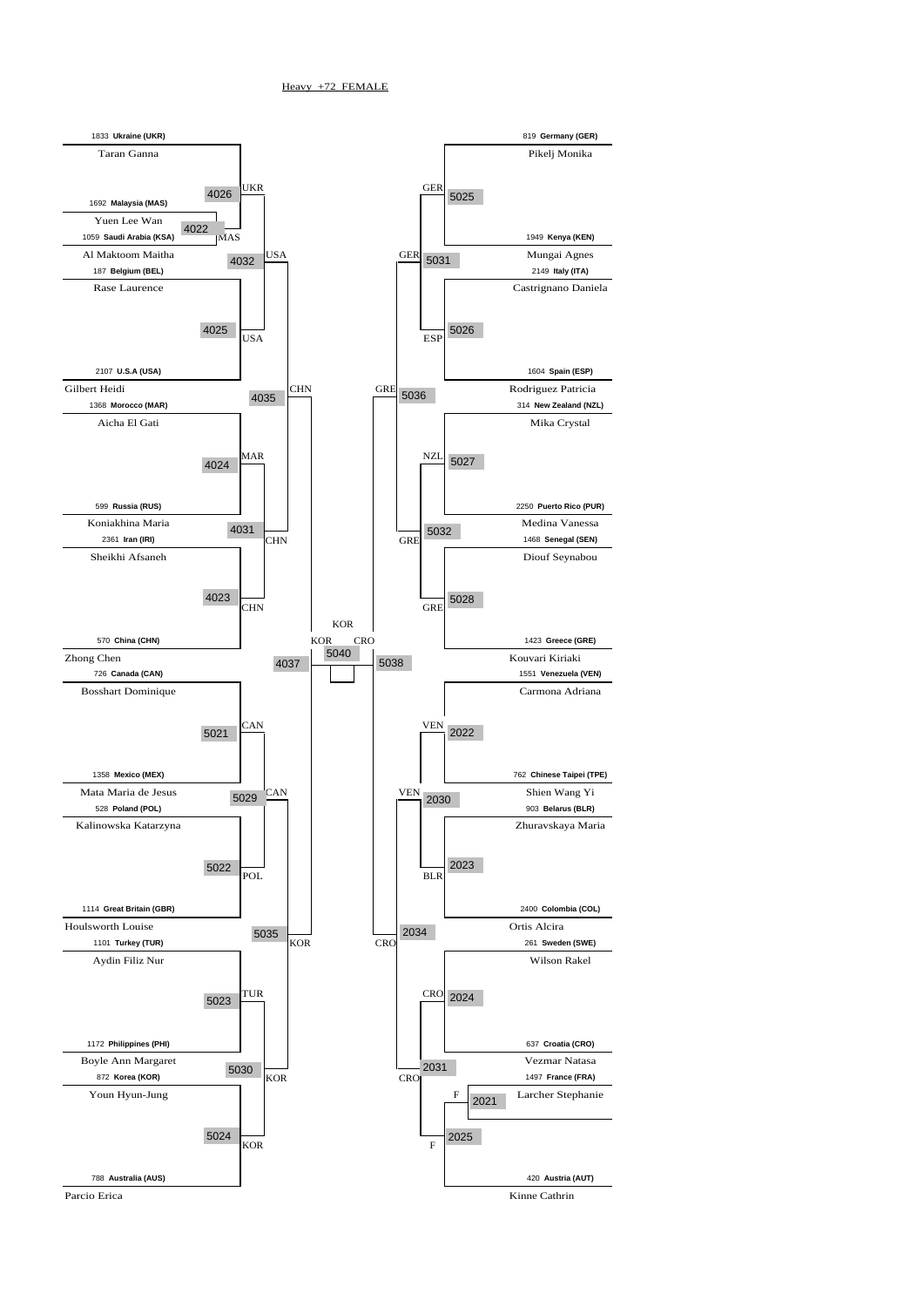![](_page_8_Figure_1.jpeg)

Fin -54 MALE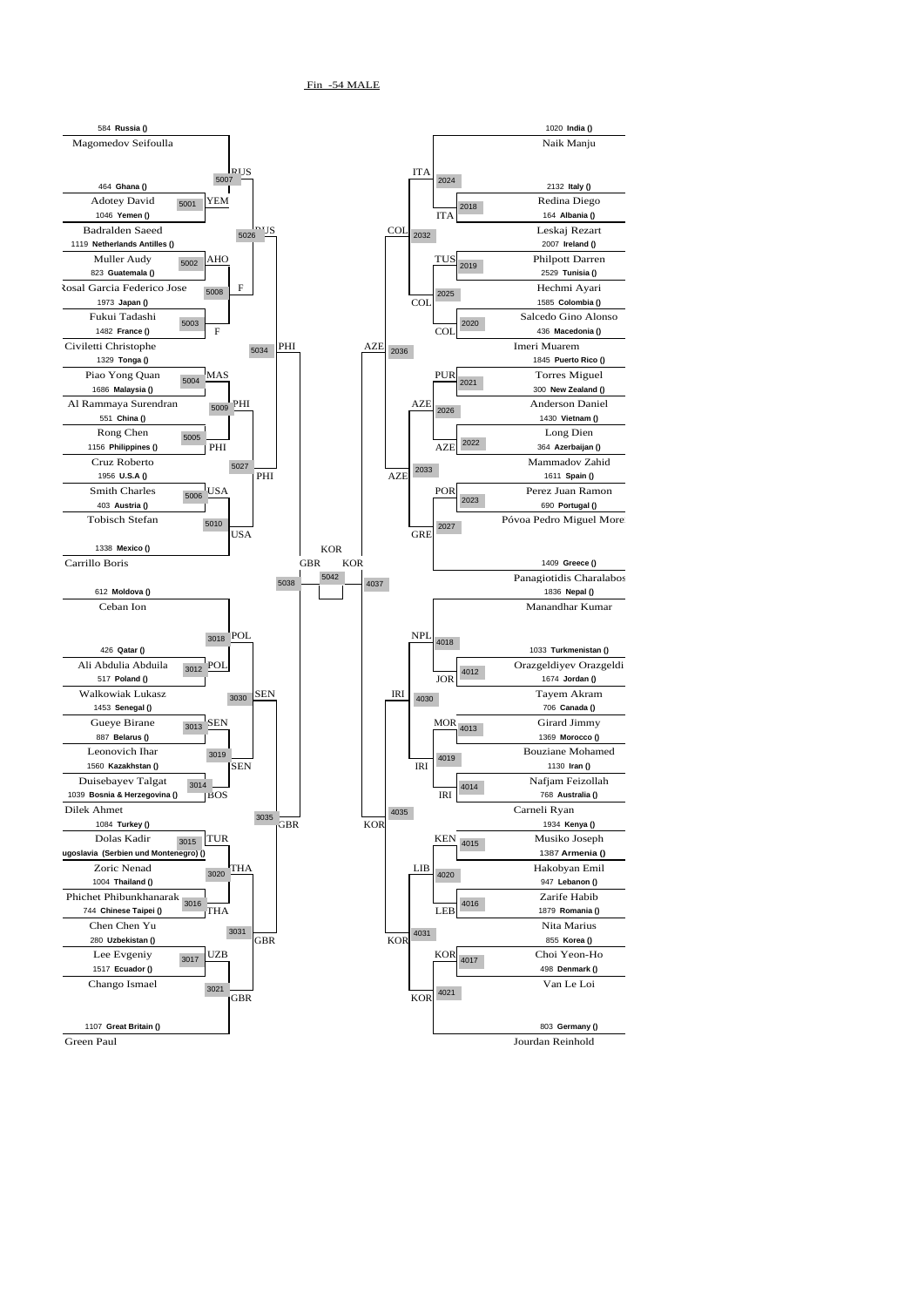![](_page_9_Figure_1.jpeg)

Melendez Khristhian **Amanov Elnur** Amanov Elnur Amanov Elnur Amanov Elnur Amanov Elnur Amanov Elnur Amanov Elnur Amanov Elnur Amanov Elnur Amanov Elnur Amanov Elnur Amanov Elnur Amanov Elnur Amanov Elnur Amanov Elnur Amano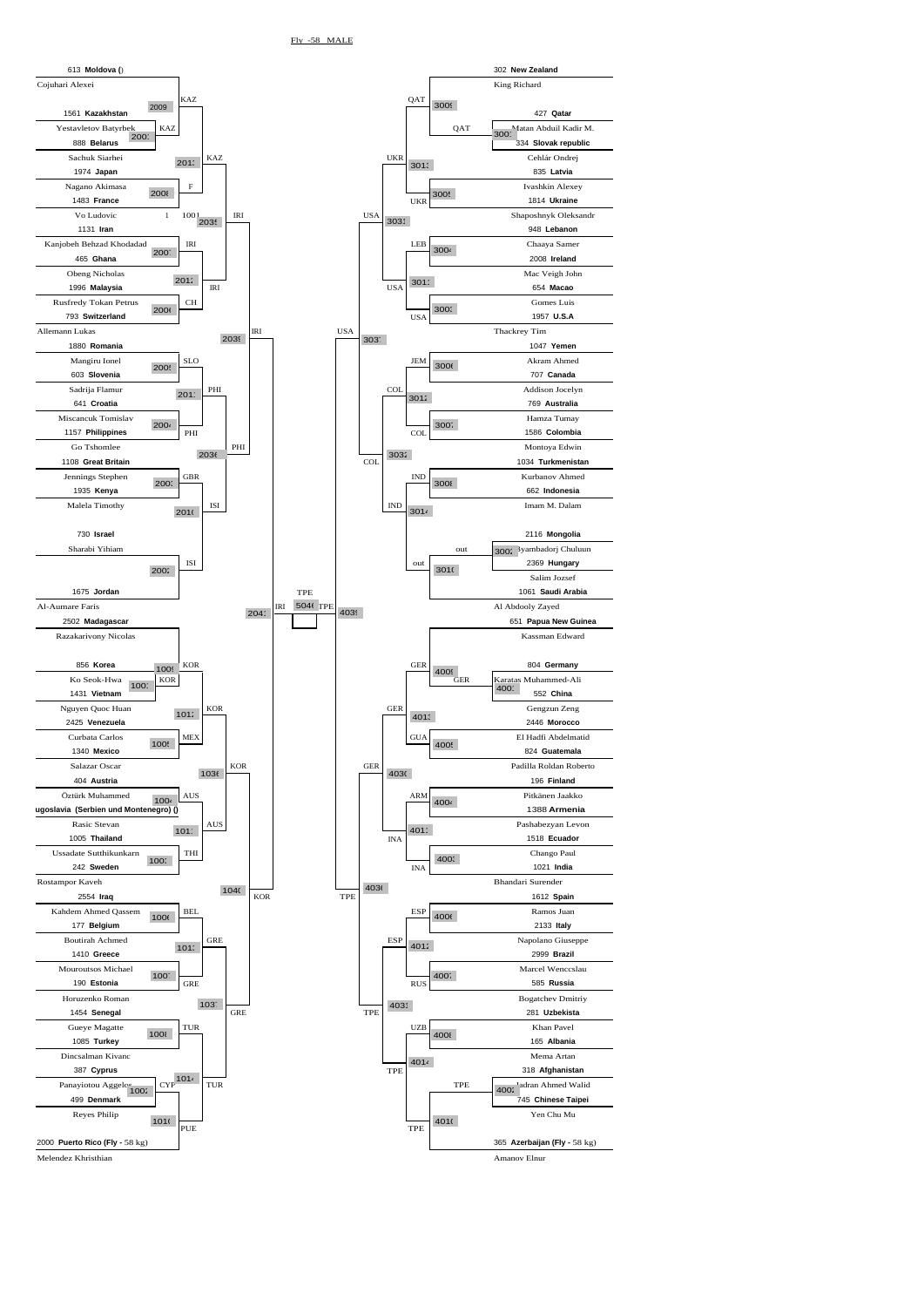![](_page_10_Figure_1.jpeg)

![](_page_10_Figure_2.jpeg)

Badia Omar Goldshmit Ilan

![](_page_10_Figure_3.jpeg)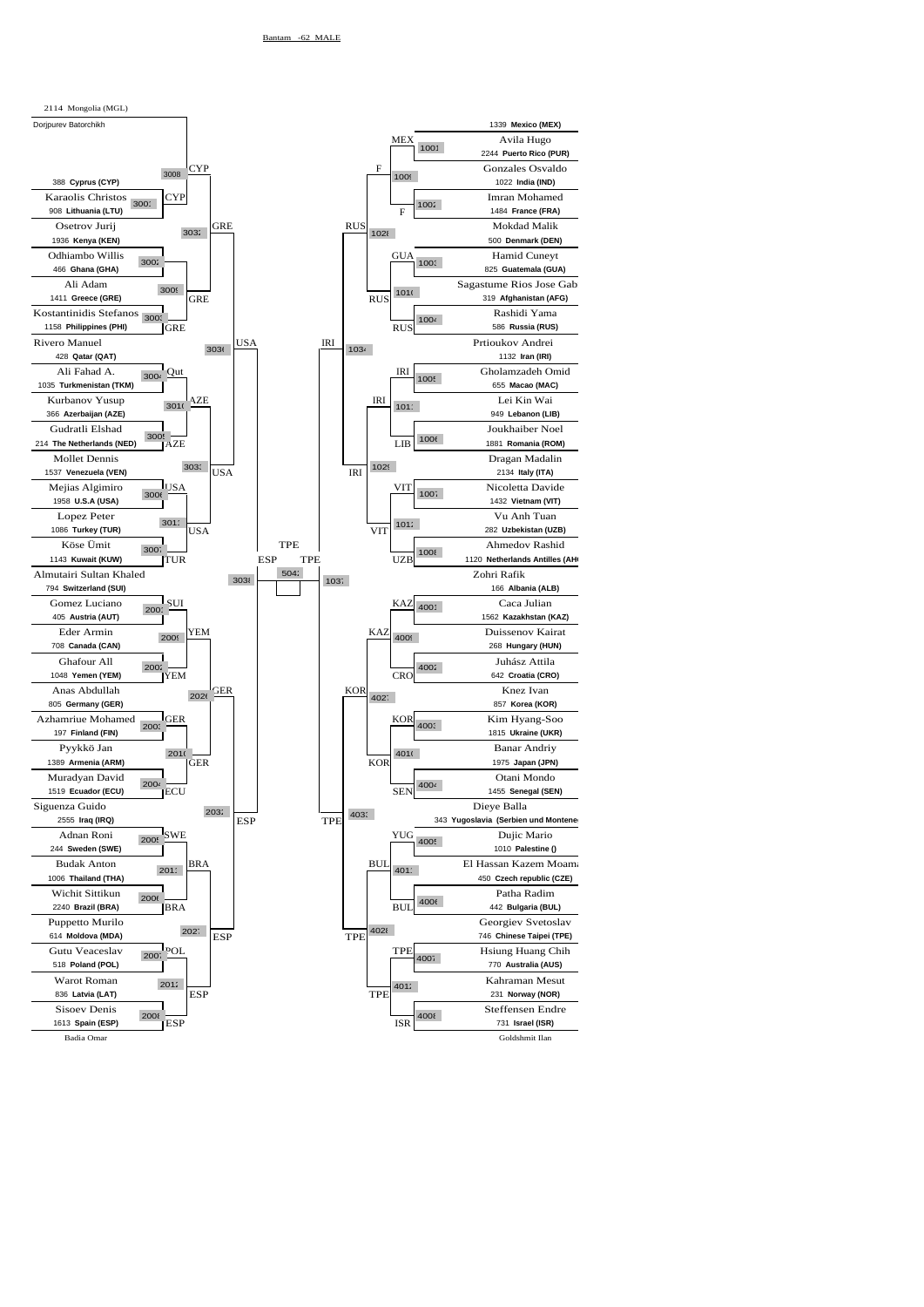![](_page_11_Figure_1.jpeg)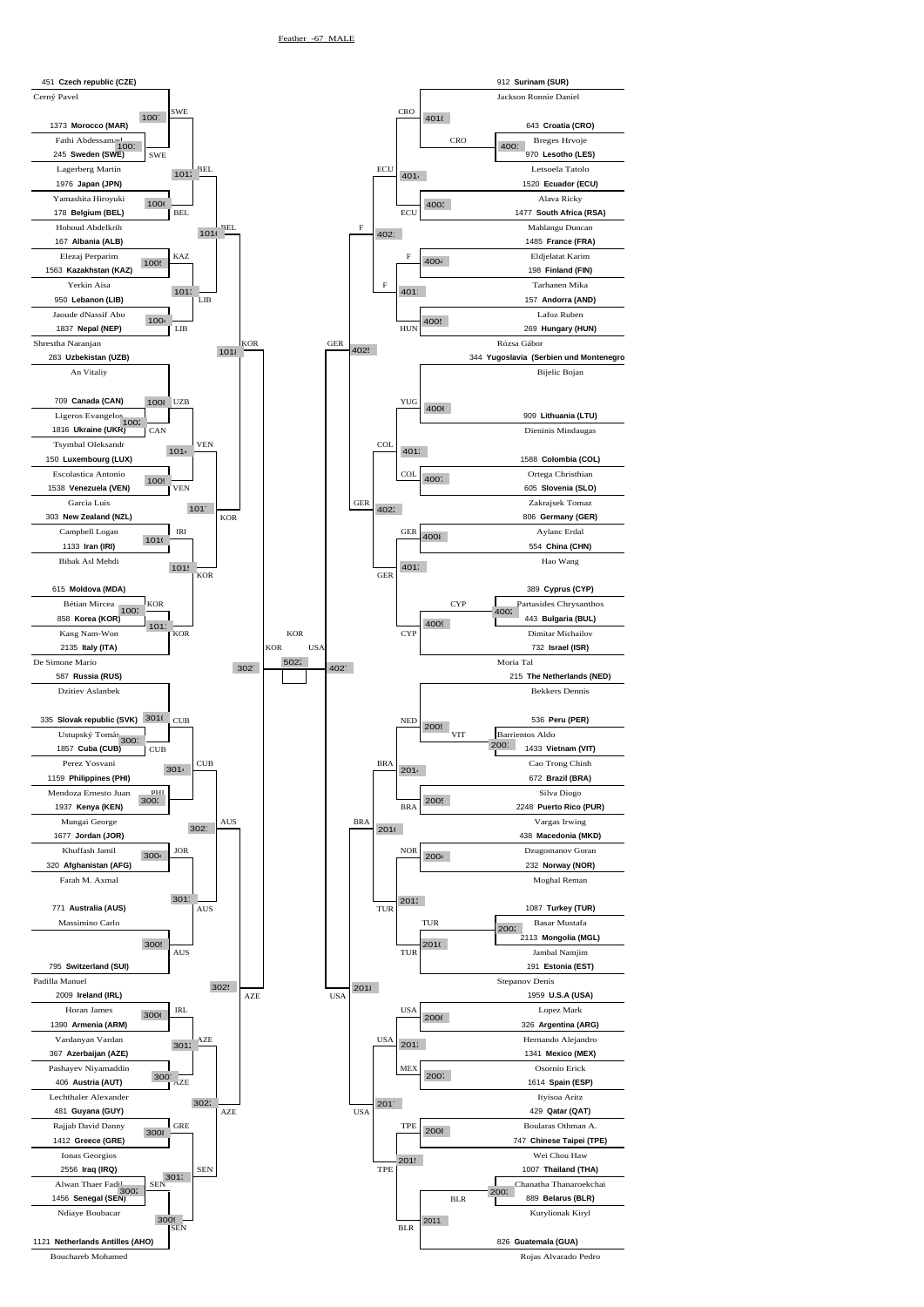![](_page_12_Figure_1.jpeg)

Matta Sami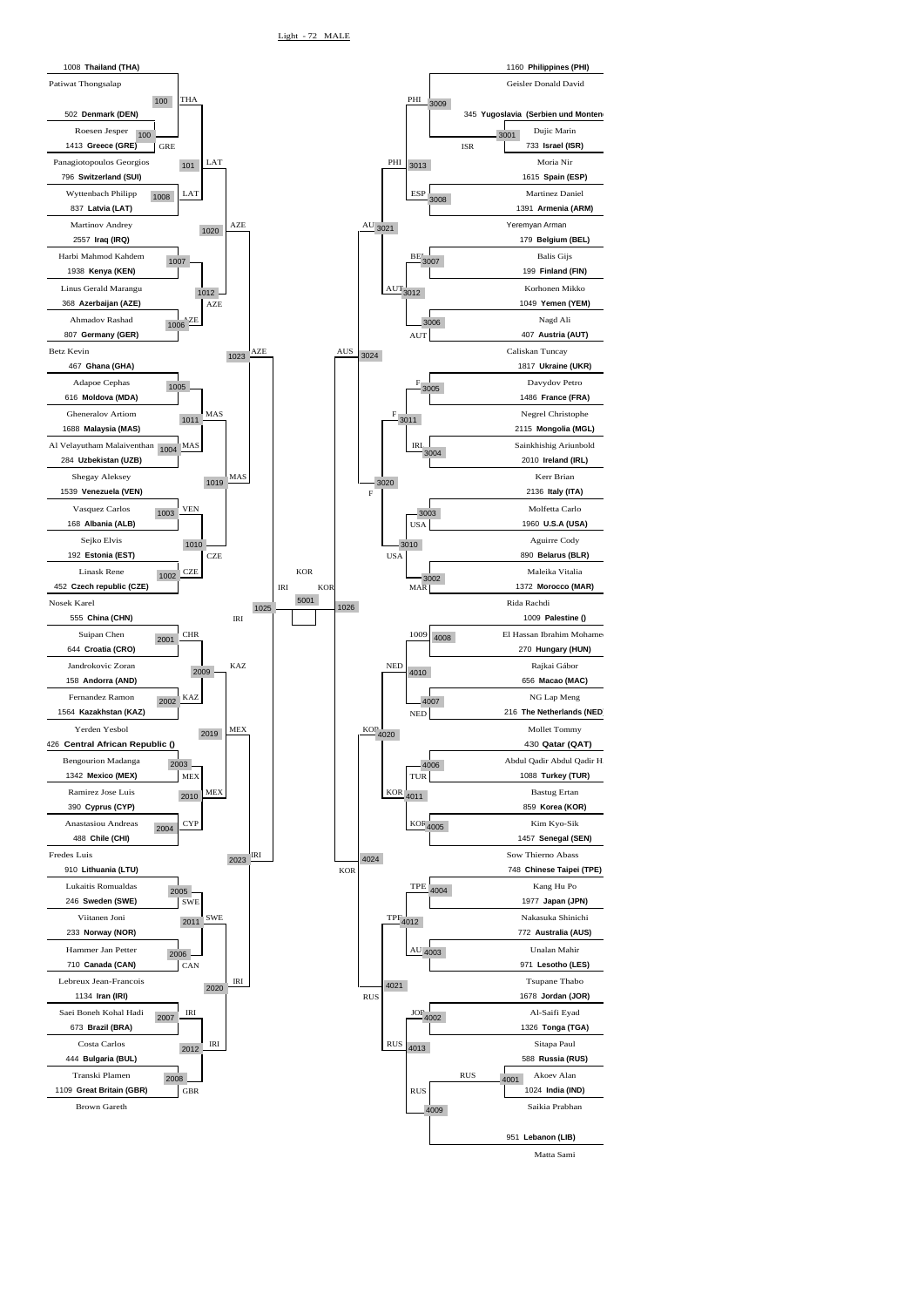![](_page_13_Figure_1.jpeg)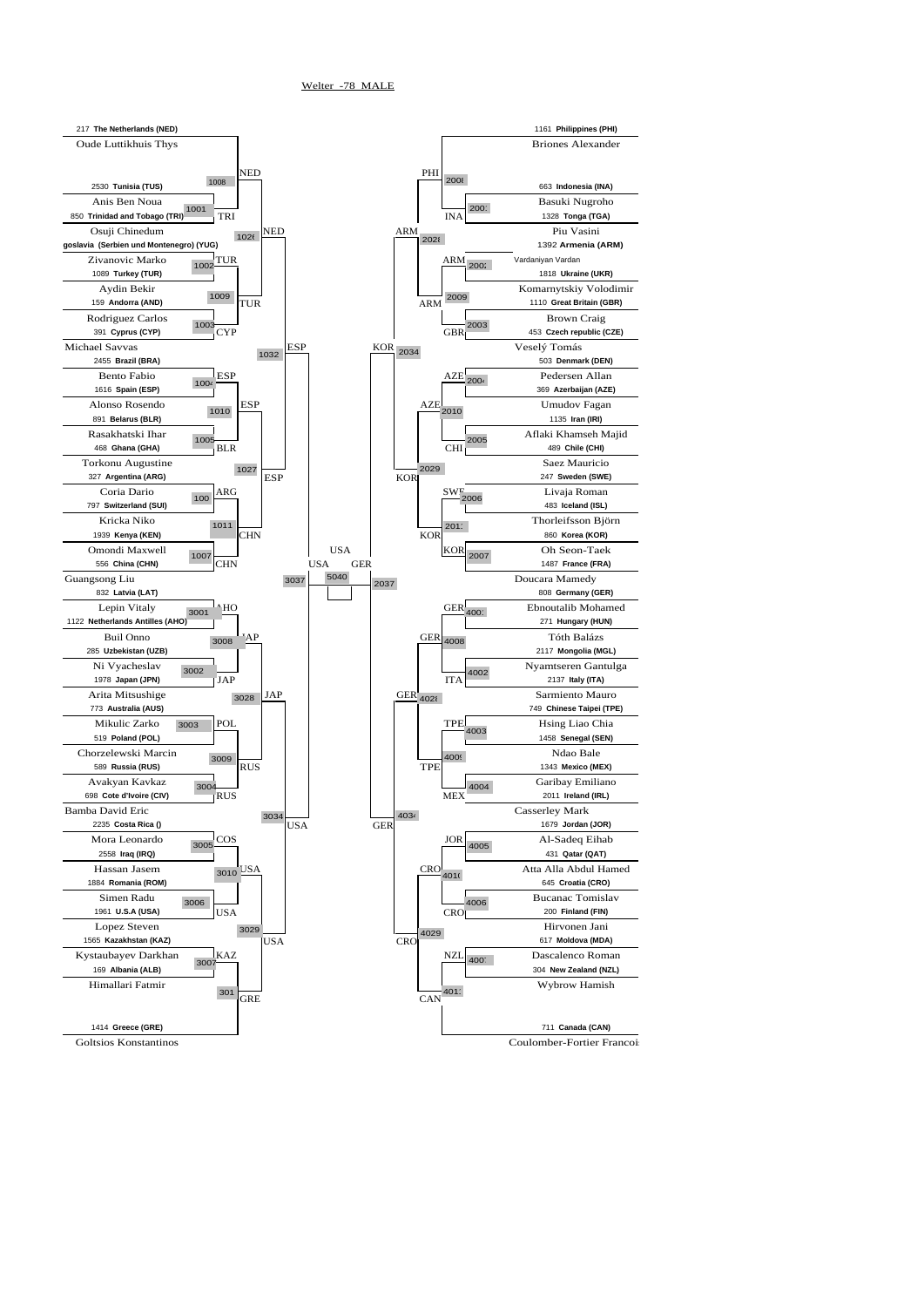![](_page_14_Figure_1.jpeg)